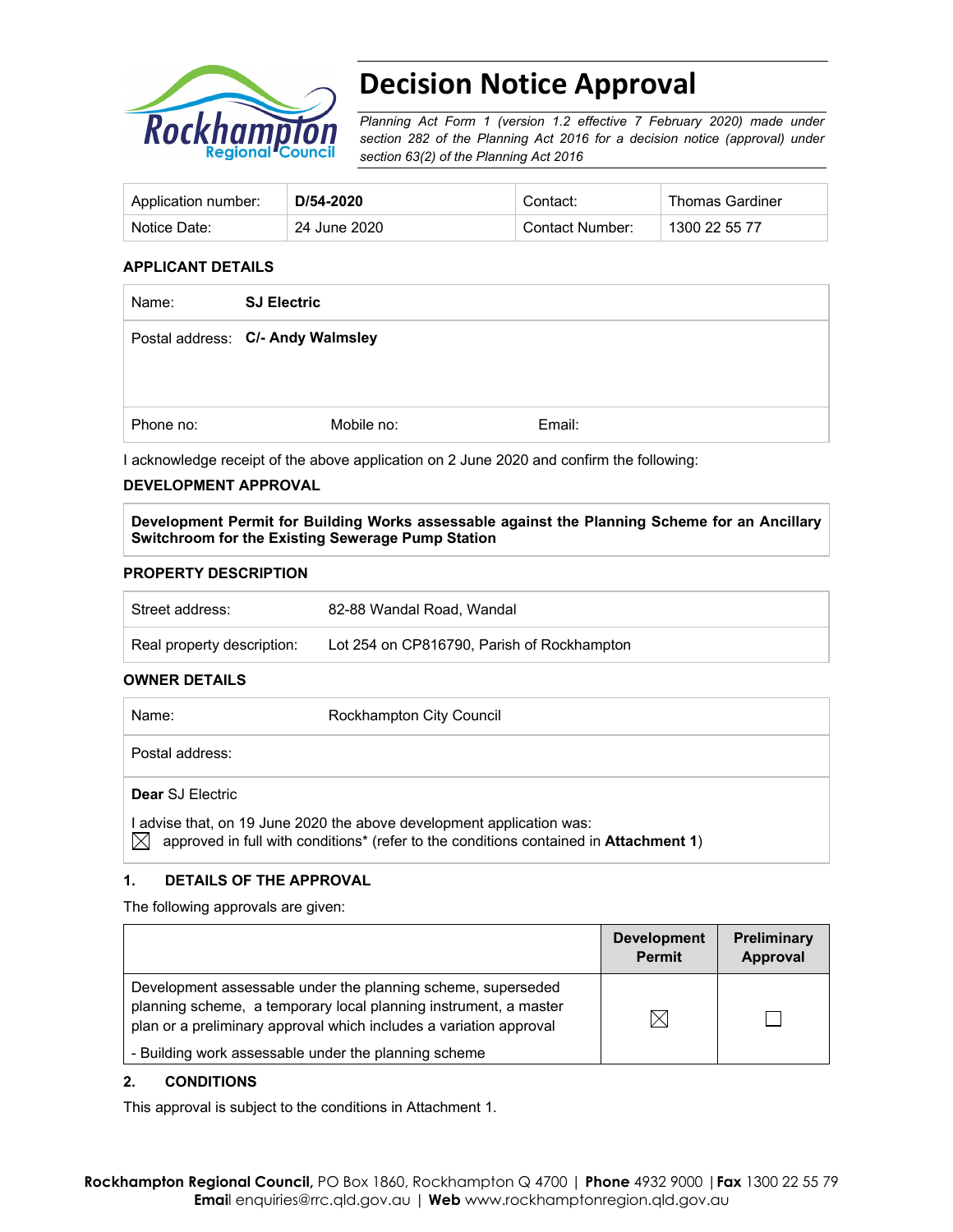### **3. FURTHER DEVELOPMENT PERMITS REQUIRED**

Please be advised that the following development permits are required to be obtained before the development can be carried out:

| Type of development permit required | Subject of the required development permit |
|-------------------------------------|--------------------------------------------|
| Building Works                      |                                            |

## **4. REFERRAL AGENCIES NIL**

### **5. THE APPROVED PLANS**

**The approved development must be completed and maintained generally in accordance with the approved drawings and documents:** 

| <b>Drawing/report title</b>                                   | <b>Prepared by</b> | Date          | Reference number | Rev |
|---------------------------------------------------------------|--------------------|---------------|------------------|-----|
| Floor Plan – General Arrangement for<br>Switchroom            | <b>SJ Electric</b> | 22 April 2020 | AP02B            | В   |
| Elevations – External – 01 –<br>Details/Layout for Switchroom | <b>SJ Electric</b> | 5 May 2020    | ELE02-1A         | A   |
| Elevations – External – 02 –<br>Details/Layout for Switchroom | <b>SJ Electric</b> | 5 May 2020    | ELE02-2A         | A   |

#### **6. CURRENCY PERIOD FOR THE APPROVAL (s.85 of the** *Planning Act***)**

The standard currency periods stated in section 85 of *Planning Act 2016* apply to each aspect of development in this approval, if not stated in the conditions of approval attached.

## **7. STATEMENT OF REASONS**

| <b>Description of the</b><br>development           | The proposed development is for Building Works assessable against the<br>Planning Scheme for an Ancillary Switchroom for the Existing Sewerage<br>Pump Station.                                                                                                                                                                                                 |                                                                    |  |  |
|----------------------------------------------------|-----------------------------------------------------------------------------------------------------------------------------------------------------------------------------------------------------------------------------------------------------------------------------------------------------------------------------------------------------------------|--------------------------------------------------------------------|--|--|
| <b>Reasons for Decision</b>                        | The proposed development does not compromise the strategic<br>a)<br>framework in the Rockhampton Region Planning Scheme 2015;                                                                                                                                                                                                                                   |                                                                    |  |  |
|                                                    | Assessment of the development against the relevant zone purpose,<br>b)<br>planning scheme codes and planning scheme policies demonstrates<br>that the proposed development will not cause significant adverse<br>impacts on the surrounding natural environment, built environment and<br>infrastructure, community facilities, or local character and amenity; |                                                                    |  |  |
|                                                    | The proposed development does not compromise the relevant State<br>C)<br>Planning Policy; and                                                                                                                                                                                                                                                                   |                                                                    |  |  |
|                                                    | On balance, the application should be approved because the<br>d)<br>circumstances favour Council exercising its discretion to approve the<br>application even though the development does not comply with an<br>aspect of the assessment benchmarks.                                                                                                            |                                                                    |  |  |
| <b>Assessment</b><br><b>Benchmarks</b>             | The proposed development was assessed against the following assessment<br>benchmarks:<br>Flood Hazard Overlay Code.<br>$\bullet$                                                                                                                                                                                                                                |                                                                    |  |  |
| <b>Compliance with</b><br>assessment<br>benchmarks | The development was assessed against all of the assessment benchmarks<br>listed above and complies with all of these with the exception listed below.                                                                                                                                                                                                           |                                                                    |  |  |
|                                                    | <b>Assessment</b><br><b>Benchmark</b>                                                                                                                                                                                                                                                                                                                           | Reasons for the approval despite non-<br>compliance with benchmark |  |  |
|                                                    | <b>Flood Hazard Overlay</b>                                                                                                                                                                                                                                                                                                                                     | The proposed building will have finished floor level               |  |  |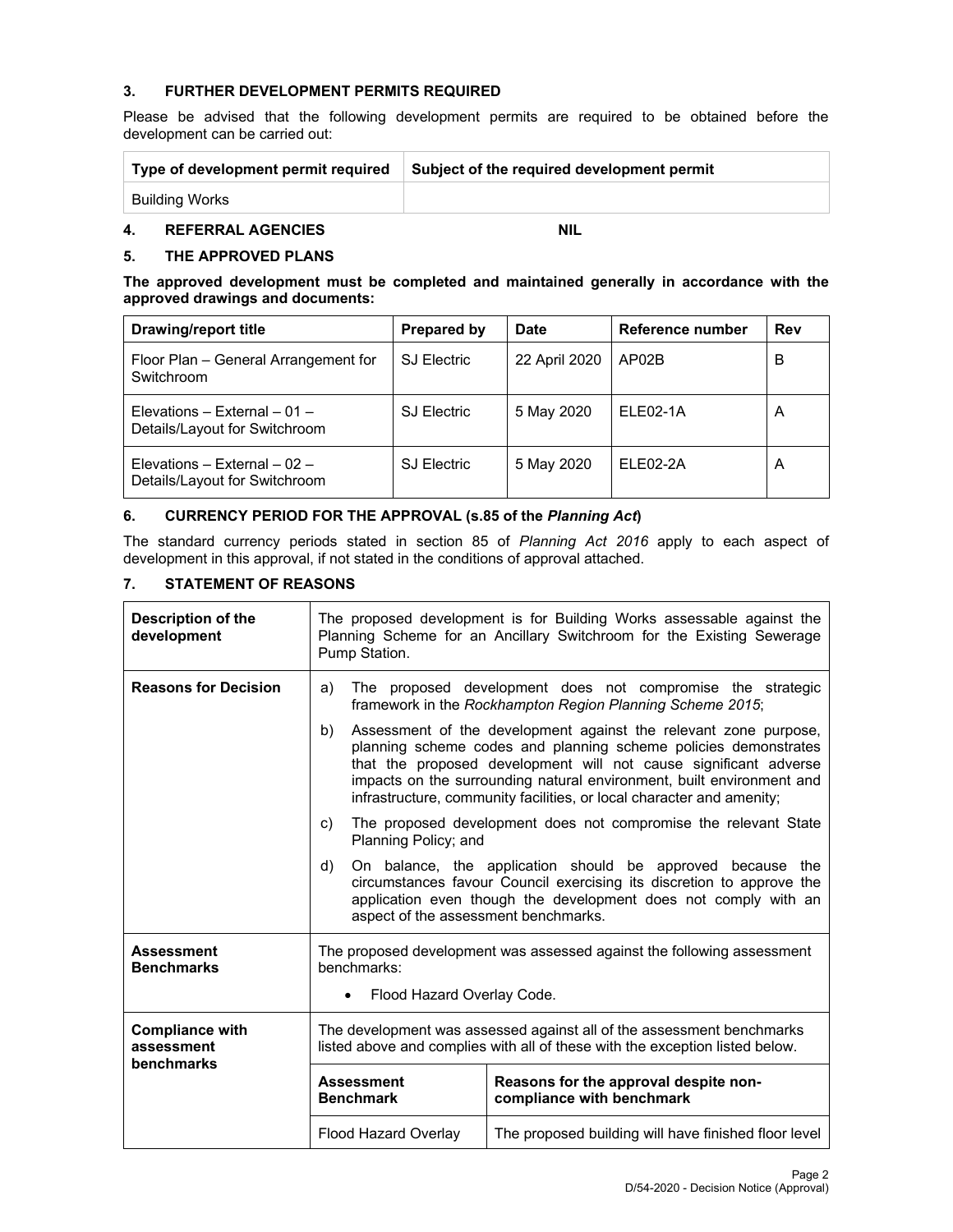|                                     | Code<br>(PO4)                | of 500mm above the defined Q100 flood level.<br>The development is to support the existing<br>Sewerage Pump Station located at Jardine Park.<br>The siting and design of the switchroom is<br>considered to be compatible with the level of risk<br>associated with the flood hazard and will not<br>increase the potential for damage on the site or to<br>other properties or infrastructure. |  |
|-------------------------------------|------------------------------|-------------------------------------------------------------------------------------------------------------------------------------------------------------------------------------------------------------------------------------------------------------------------------------------------------------------------------------------------------------------------------------------------|--|
| Matters prescribed by<br>regulation | (i)<br>(ii)<br>(iii)<br>(iv) | The State Planning Policy - Part E:<br>The Central Queensland Regional Plan;<br>The Rockhampton Region Planning Scheme 2015; and<br>The common material, being the material submitted with the application.                                                                                                                                                                                     |  |

## **8. APPEAL RIGHTS**

The rights of an applicant to appeal to a tribunal or the Planning and Environment Court against a decision about a development application are set out in chapter 6, part 1 of the *Planning Act 2016*. There may also be a right to make an application for a declaration by a tribunal (see chapter 6, part 2 of the *Planning Act 2016).*

## *Appeal by an applicant*

An applicant for a development application may appeal to the Planning and Environment Court against the following:

- the refusal of all or part of the development application
- a provision of the development approval
- the decision to give a preliminary approval when a development permit was applied for
- a deemed refusal of the development application.

An applicant may also have a right to appeal to the Development tribunal. For more information, see schedule 1 of the *Planning Act 2016*.

The timeframes for starting an appeal in the Planning and Environment Court are set out in section 229 of the *Planning Act 2016*.

**Attachment 2** is an extract from the *Planning Act 2016* that sets out the applicant's appeal rights and the appeal rights of a submitter.

### **9. WHEN THE DEVELOPMENT APPROVAL TAKES EFFECT**

This development approval takes effect:

From the time the decision notice is given – if there is no submitter and the applicant does not appeal the decision to the court.

Or

When the submitter's appeal period ends – if there is a submitter and the applicant does not appeal the decision to the court.

Or

Subject to the decision of the court, when the appeal is finally decided  $-$  if an appeal is made to the court.

### **10. ASSESSMENT MANAGER**

| Name: | Amanda O'Mara                 | Signature: | Date: | 24 June 2020 |
|-------|-------------------------------|------------|-------|--------------|
|       | <b>ACTING COORDINATOR</b>     |            |       |              |
|       | <b>DEVELOPMENT ASSESSMENT</b> |            |       |              |

### **Attachment 1 – Conditions of the approval**

*Part 1* **–** *Conditions imposed by the assessment manager [Note: where a condition is imposed about infrastructure under Chapter 4 of the Planning Act 2016, the relevant provision of the Act under which this condition was imposed must be specified.]*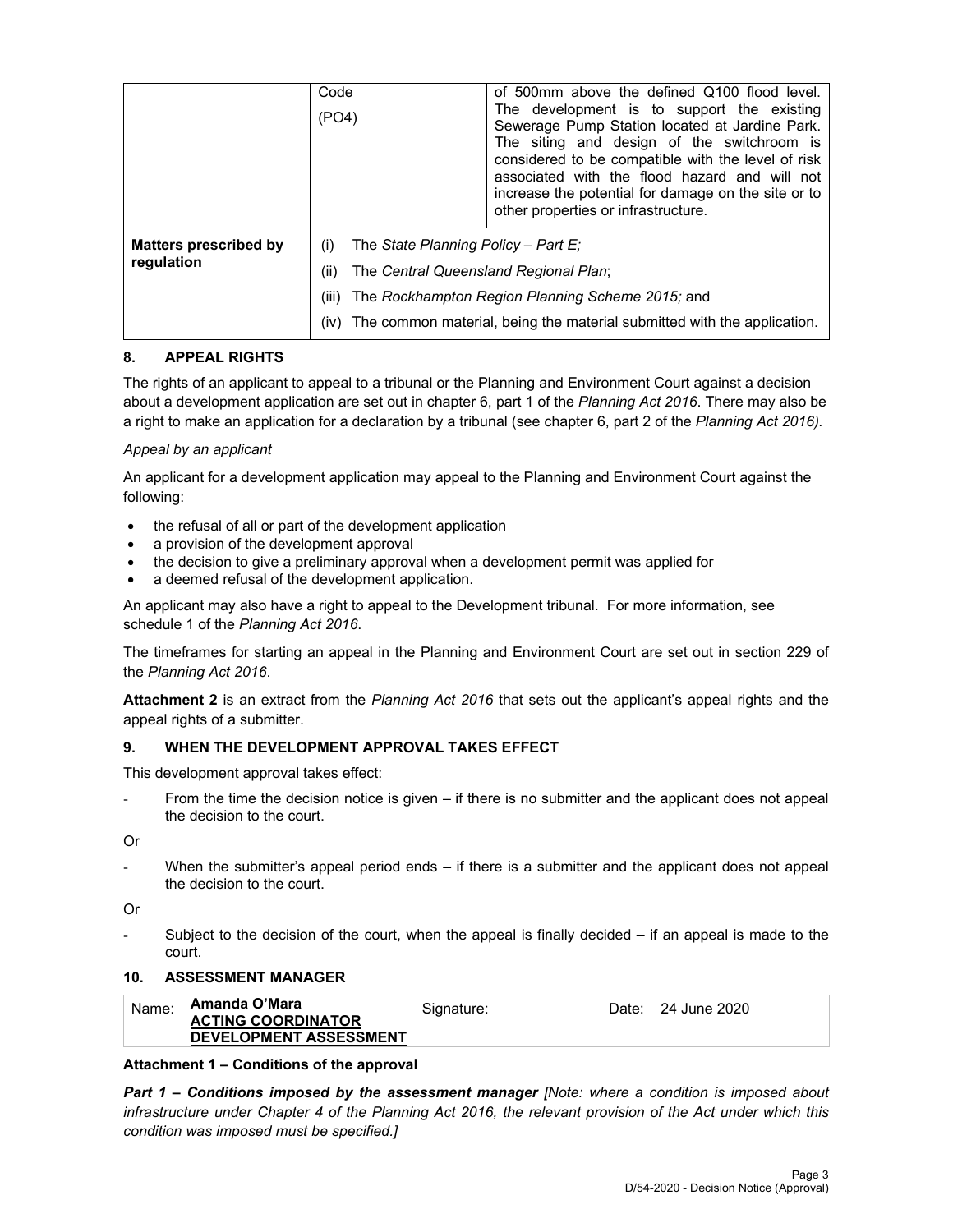## **Attachment 2—Extract on appeal rights**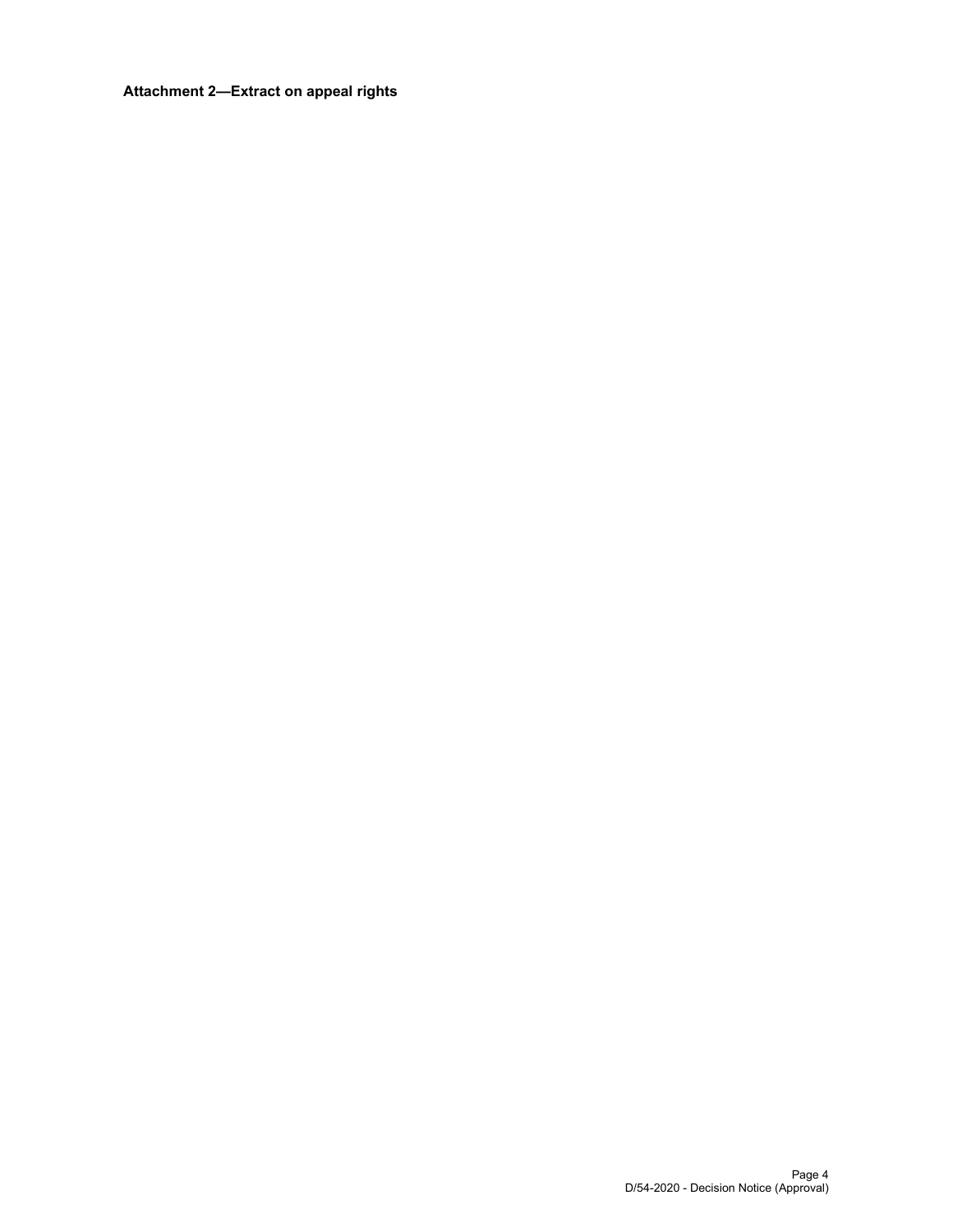

## **Attachment 1 – Part 1 Rockhampton Regional Council Conditions**

*Planning Act 2016* 

- 1.0 ADMINISTRATION
- 1.1 The Developer and their employee, agent, contractor or invitee is responsible for ensuring compliance with the conditions of this development approval.
- 1.2 Where these Conditions refer to "Council" in relation to requiring Council to approve or to be satisfied as to any matter, or conferring on the Council a function, power or discretion, that role may be fulfilled in whole or in part by a delegate appointed for that purpose by the Council.
- 1.3 All conditions, works, or requirements of this development approval must be undertaken and completed:
	- 1.3.1 to Council's satisfaction;
	- 1.3.2 at no cost to Council; and
	- 1.3.3 prior to the issue of the Certificate of Classification for the Building Works

unless otherwise stated.

- 1.4 The following further Development Permits must be obtained prior to the commencement of any works associated with their purposes:
	- 1.4.1 Building Works.
- 1.5 All works must be designed, constructed and maintained in accordance with the relevant Council policies, guidelines and standards, unless otherwise stated.

## 2.0 APPROVED PLANS AND DOCUMENTS

2.1 The approved development must be completed and maintained generally in accordance with the approved plans and documents, except where amended by any condition of this development approval:

| <b>Drawing/report title</b>                                     | Prepared by        | <b>Date</b>   | Reference number | <b>Revision</b> |
|-----------------------------------------------------------------|--------------------|---------------|------------------|-----------------|
| Floor Plan - General<br>Arrangement for Switchroom              | <b>SJ Electric</b> | 22 April 2020 | AP02B            | в               |
| Elevations – External – 01 –<br>Details/Layout for Switchroom   | <b>SJ Electric</b> | 5 May 2020    | ELE02-1A         | A               |
| Elevations - External - $02$ -<br>Details/Layout for Switchroom | <b>SJ Electric</b> | 5 May 2020    | ELE02-2A         | A               |

- 2.2 Where there is any conflict between the conditions of this development approval and the details shown on the approved plans and documents, the conditions of this development approval must prevail.
- 2.3 Where conditions require the above plans or documents to be amended, the revised document(s) must be submitted for approval by Council prior to the submission of an application for a Development Permit for Building Works.
- 3.0 SITE WORKS
- 3.1 Site works must be constructed such that they do not, at any time, in any way restrict, impair or change the natural flow of runoff water, or cause a nuisance or worsening to surrounding land or infrastructure.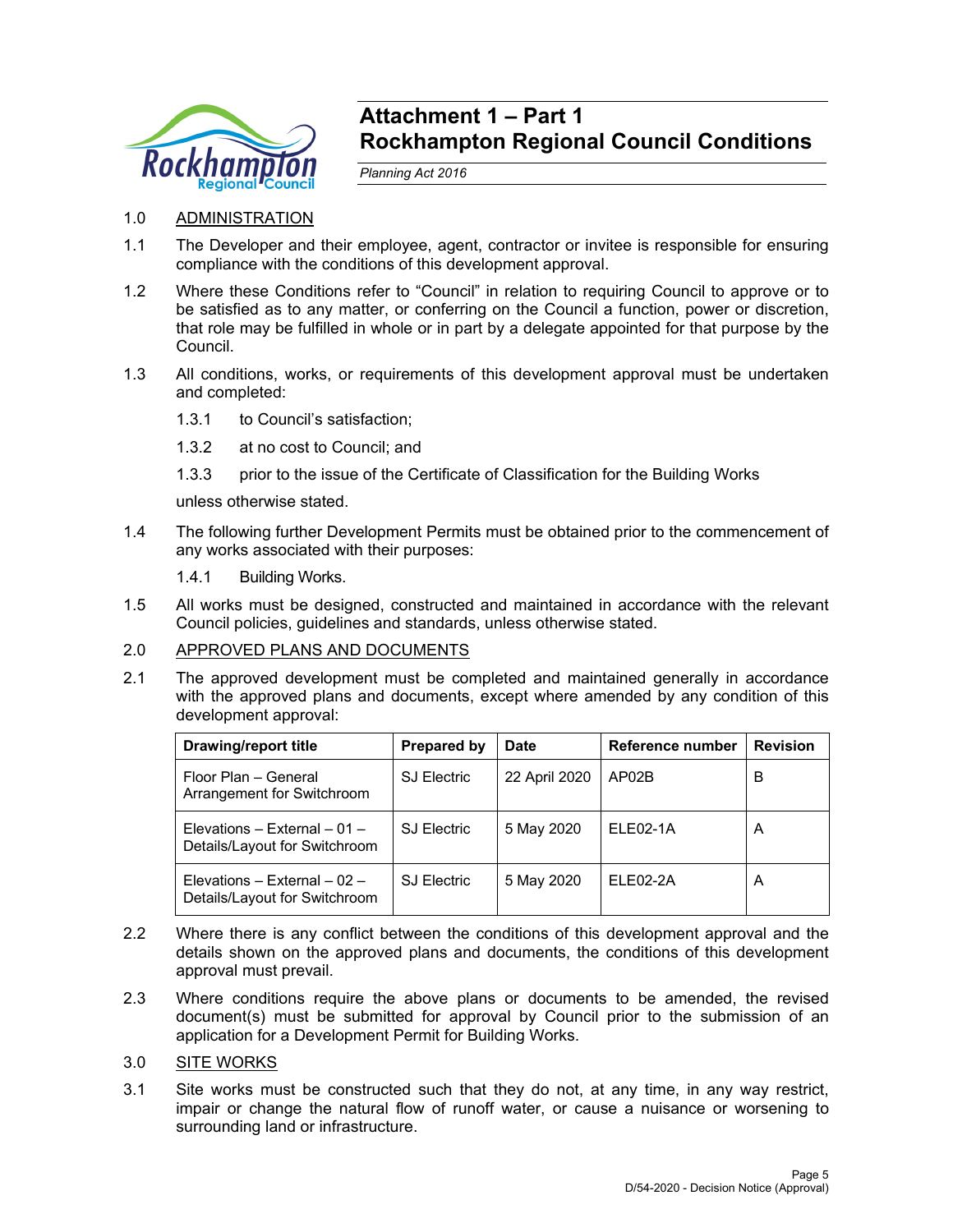## 4.0 BUILDING WORKS

- 4.1 A Development Permit for Building Works must be obtained for the proposed structure on the development site.
- 4.2 All non-habitable areas subjected to flood inundation during a one per cent (1%) Annual exceedance probability flood event, must be designed and constructed using suitable flood resilient materials.
- 4.3 All electrical and telecommunication services and utilities connected to the property, including electrical outlets, must be designed and installed at such a height that they are a minimum of 500 millimetres above a one per cent (1%) Annual Exceedance Probability flood level.
- 4.4 Any application for a Development Permit for Building Works must be accompanied by a detailed structural engineering report and a building certificate prepared by a suitably qualified Registered Professional Engineer of Queensland, which demonstrates that the building has been designed to withstand the forces created by floodwaters and debris loading.

## 5.0 ASSET MANAGEMENT

5.1 Any damage to existing stormwater, water supply and sewerage infrastructure, kerb and channel, pathway or roadway (including removal of concrete slurry from public land and Council infrastructure), that occurs while any works are being carried out in association with this development approval must be repaired at full cost to the developer. This includes the reinstatement of any existing traffic signs or pavement markings that may have been removed or damaged.

## 6.0 ENVIRONMENTAL

6.1 An Erosion Control and Stormwater Control Management Plan in accordance with the *Capricorn Municipal Design Guidelines*, must be implemented, monitored and maintained for the duration of the development works, and until all exposed soil areas are permanently stabilised (for example, turfed, hydromulched, concreted, landscaped). The plan must be available on-site for inspection by Council Officers whilst all works are being carried out.

## 7.0 OPERATING PROCEDURES

7.1 All construction materials, waste, waste skips, machinery and contractors' vehicles must be located and stored or parked within the development site. Storage of materials or parking of construction machinery or contractors' vehicles must not occur within Morrison Street or Kingel Street.

## ADVISORY NOTES

## NOTE 1. Aboriginal Cultural Heritage

It is advised that under section 23 of the *Aboriginal Cultural Heritage Act 2003*, a person who carries out an activity must take all reasonable and practicable measures to ensure the activity does not harm Aboriginal cultural heritage (the "cultural heritage duty of care"). Maximum penalties for breaching the duty of care are listed in the Aboriginal cultural heritage legislation. The information on Aboriginal cultural heritage is available on the Department of Aboriginal and Torres Strait Islander and Partnerships website www.datsip.qld.gov.au.

## NOTE 2. General Environmental Duty

General environmental duty under the *Environmental Protection Act 1994* prohibits unlawful environmental nuisance caused by noise, aerosols, particles, dust, ash, fumes, light, odour or smoke beyond the boundaries of the development site during all stages of the development including earthworks, construction and operation.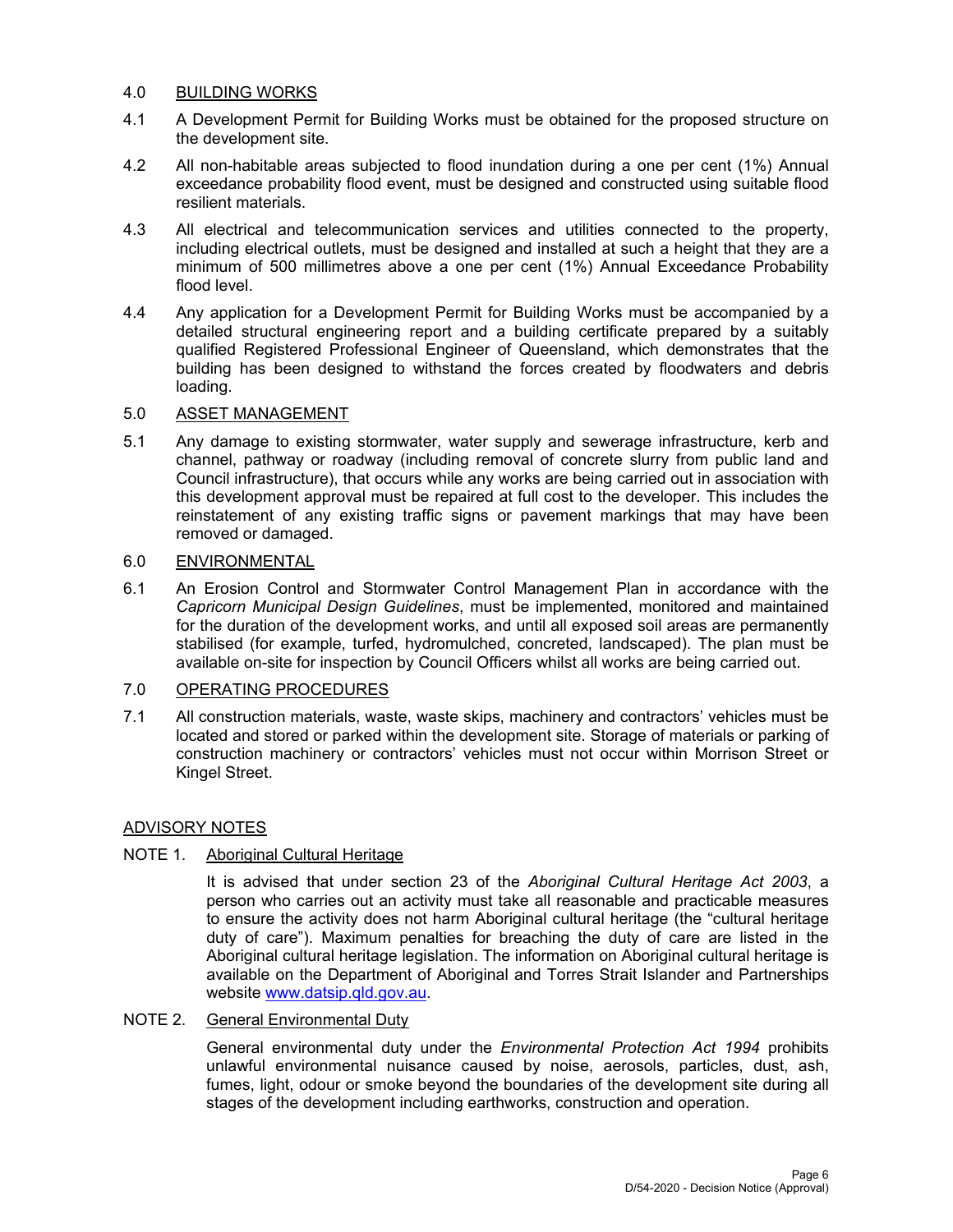## NOTE 3. General Safety Of Public During Construction

The *Work Health and Safety Act 2011* and *Manual of Uniform Traffic Control Devices* must be complied with in carrying out any construction works, and to ensure safe traffic control and safe public access in respect of works being constructed on a road.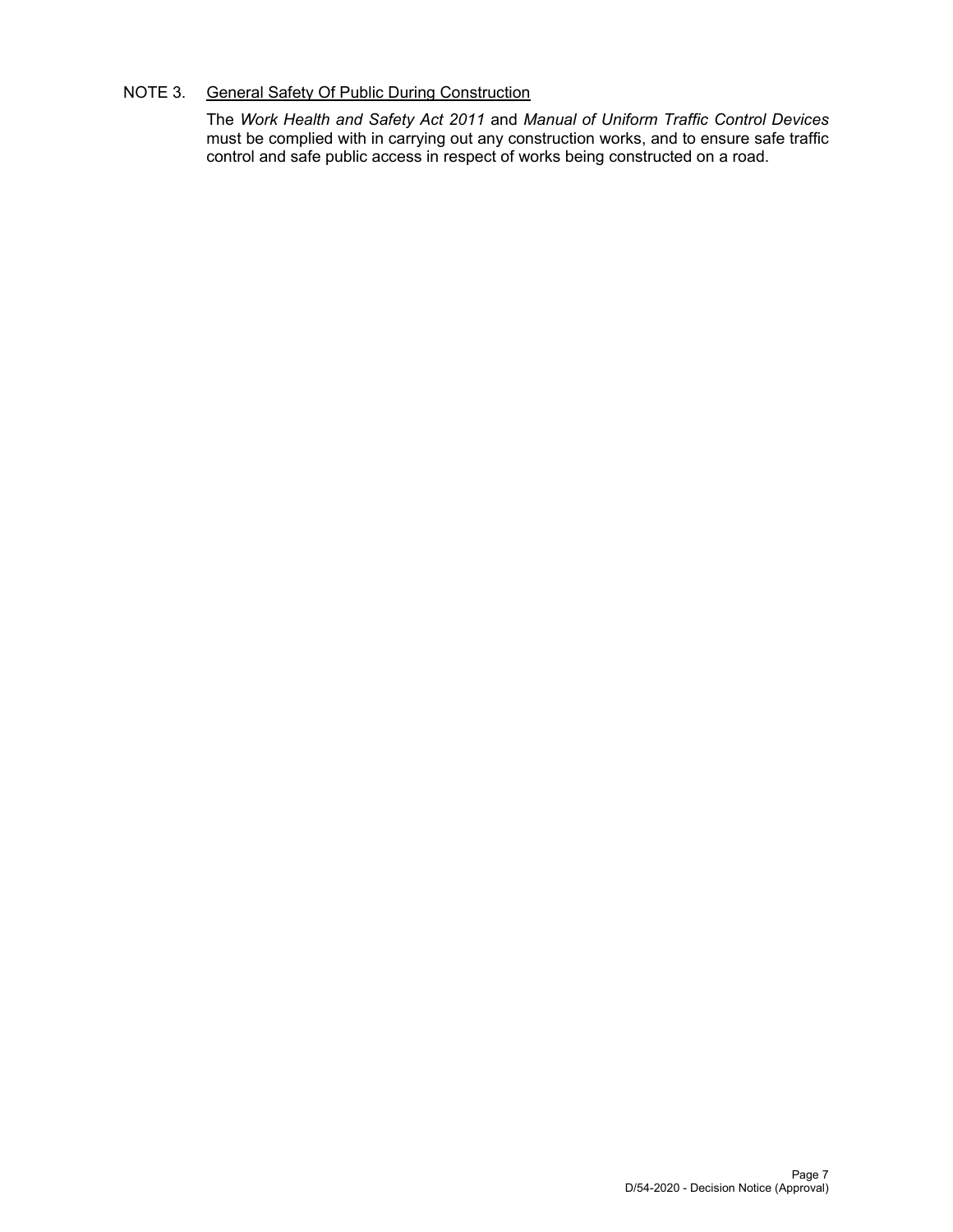

# **Attachment 2 - Appeal Rights**

*PLANNING ACT 2016*

The following is an extract from the *Planning Act 2016 (Chapter 6)*

## *Appeal rights*

#### *229 Appeals to tribunal or P&E Court*

- (1) Schedule 1 states—
	- (a) matters that may be appealed to— (i) either a tribunal or the P&E Court; or (ii) only a tribunal; or (iii) only the P&E Court; and
	- (b) the person—
		- (i) who may appeal a matter (the **appellant**); and
		- (ii) who is a respondent in an appeal of the matter; and (iii) who is a co-respondent in an appeal of the matter; and
		- (iv) who may elect to be a co-respondent in an appeal of the matter.
- (2) An appellant may start an appeal within the appeal period.
- (3) The **appeal period** is—
	- (a) for an appeal by a building advisory agency—10 business days after a decision notice for the decision is given to the agency or
	- (b) for an appeal against a deemed refusal—at any time after the deemed refusal happens; or
	- (c) for an appeal against a decision of the Minister, under chapter 7, part 4, to register premises or to renew the registration of premises—20 business days after a notice is published under section 269(3)(a) or (4); or
	- (d) for an appeal against an infrastructure charges notice— 20 business days after the infrastructure charges notice is given to the person; or
	- (e) for an appeal about a deemed approval of a development application for which a decision notice has not been given—30 business days after the applicant gives the deemed approval notice to the assessment manager; or
	- (f) for any other appeal—20 business days after a notice of the decision for the matter, including an enforcement notice, is given to the person.

#### Note—

See the P&E Court Act for the court's power to extend the appeal period.

- (4) Each respondent and co-respondent for an appeal may be heard in the appeal.
- (5) If an appeal is only about a referral agency's response, the assessment manager may apply to the tribunal or P&E Court to withdraw from the appeal.
- (6) To remove any doubt, it is declared that an appeal against an infrastructure charges notice must not be about— (a) the adopted charge itself; or
	- (b) for a decision about an offset or refund—
		- (i) the establishment cost of trunk infrastructure identified in a LGIP; or
		- (ii) the cost of infrastructure decided using the method
	- included in the local government's charges resolution.

#### **230 Notice of appeal**

- (1) An appellant starts an appeal by lodging, with the registrar of the tribunal or P&E Court, a notice of appeal that— (a) is in the approved form; and
	- (b) succinctly states the grounds of the appeal.
- (2) The notice of appeal must be accompanied by the required fee.
- (3) The appellant or, for an appeal to a tribunal, the registrar must, within the service period, give a copy of the notice of appeal to—
- (a) the respondent for the appeal; and
- (b) each co-respondent for the appeal; and
- (c) for an appeal about a development application under schedule 1, table 1, item 1—each principal submitter for the development application; and
- (d) for an appeal about a change application under schedule 1, table 1, item 2—each principal submitter for the change application; and
- (e) each person who may elect to become a co-respondent for the appeal, other than an eligible submitter who is not a principal submitter in an appeal under paragraph (c) or (d); and
- (f) for an appeal to the P&E Court—the chief executive; and
- (g) for an appeal to a tribunal under another Act—any other person who the registrar considers appropriate.
- (4) The **service period** is—
	- (a) if a submitter or advice agency started the appeal in the P&E Court-2 business days after the appeal is started; or
	- (b) otherwise—10 business days after the appeal is started.
- (5) A notice of appeal given to a person who may elect to be a co-respondent must state the effect of subsection
- (6) A person elects to be a co-respondent by filing a notice of election, in the approved form, within 10 business days
	- after the notice of appeal is given to the person*.*
- **231 Other appeals**
- (1) Subject to this chapter, schedule 1 and the P&E Court Act, unless the Supreme Court decides a decision or other matter under this Act is affected by jurisdictional error, the decision or matter is non-appealable.
- (2) The Judicial Review Act 1991, part 5 applies to the decision or matter to the extent it is affected by jurisdictional error.
- (3) A person who, but for subsection (1) could have made an application under the Judicial Review Act 1991 in relation to the decision or matter, may apply under part 4 of that Act for a statement of reasons in relation to the decision or matter.
- (4) In this section— **decision** includes—
	- (a) conduct engaged in for the purpose of making a decision; and
	- (b) other conduct that relates to the making of a decision; and
	- (c) the making of a decision or the failure to make a decision; and
	- (d) a purported decision; and
	- (e) a deemed refusal.

**non-appealable**, for a decision or matter, means the decision or matter—

- (a) is final and conclusive; and
- (b) may not be challenged, appealed against, reviewed, quashed, set aside or called into question in any other way under the Judicial Review Act 1991 or otherwise, whether by the Supreme Court, another court, a tribunal or another entity; and
- (c) is not subject to any declaratory, injunctive or other order of the Supreme Court, another court, a tribunal or another entity on any ground.

#### **232 Rules of the P&E Court**

- (1) A person who is appealing to the P&E Court must comply with the rules of the court that apply to the appeal.
- (2) However, the P&E Court may hear and decide an appeal even if the person has not complied with rules of the P&E Court.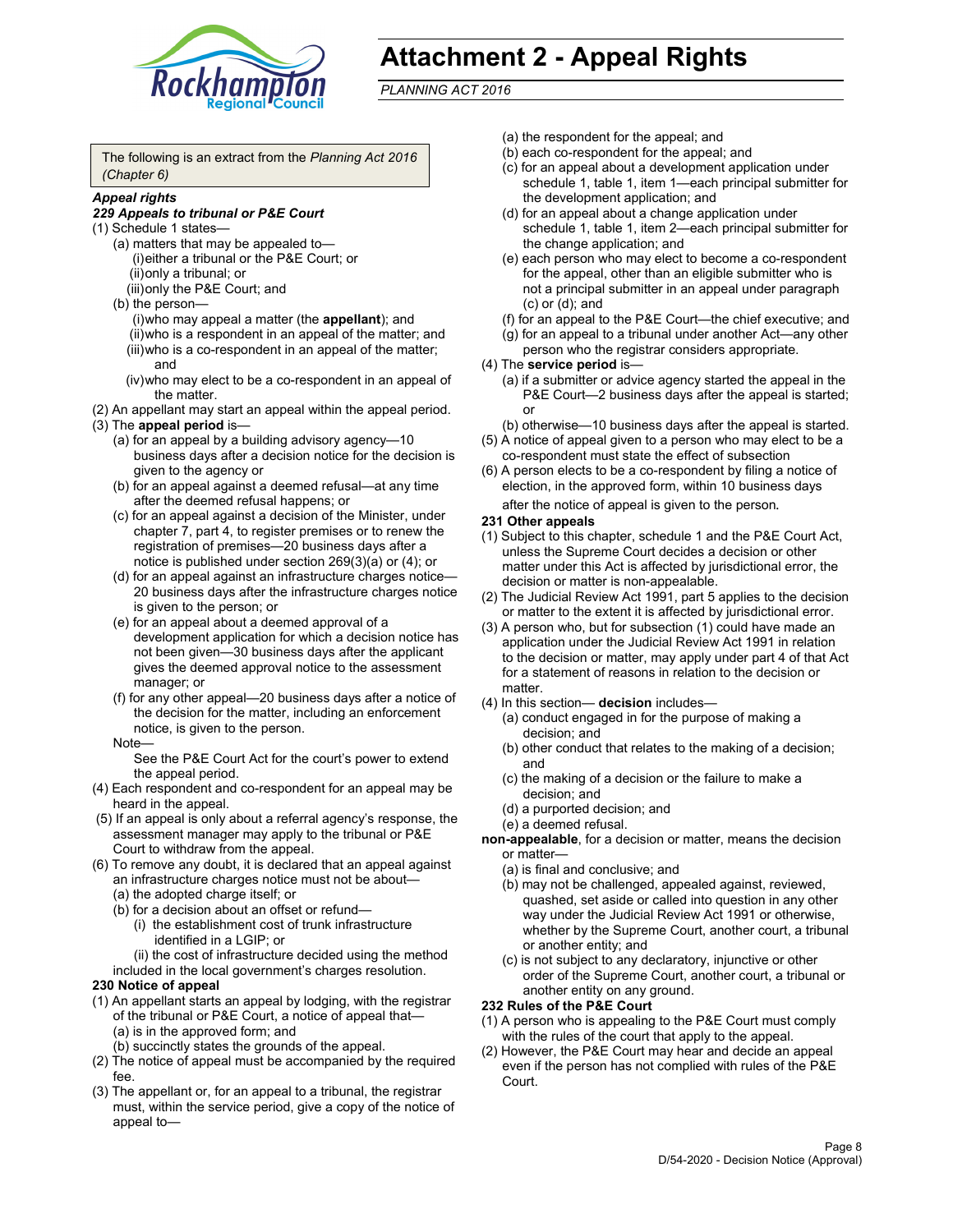

## **Appeal Rights**

*PLANNING ACT 2016*

## **Schedule 1**

## **Appeals section 229**

- **1 Appeal rights and parties to appeals**
- (1) Table 1 states the matters that may be appealed to—(a) the P&E court; or (b) a tribunal.
- (2) However, table 1 applies to a tribunal only if the matter involves—
	- (a) the refusal, or deemed refusal of a development application, for—
	- (i) a material change of use for a classified building; or
	- (ii) operational work associated with building work, a retaining wall, or a tennis court; or
	- (b) a provision of a development approval for—
	- (i) a material change of use for a classified building; or
- (ii) operational work associated with building work, a retaining wall, or a tennis court; or
	- (c) if a development permit was applied for—the decision to give a preliminary approval for—
		- (i) a material change of use for a classified building; or
	- (ii) operational work associated with building work, a retaining wall, or a tennis court; or
	- (d) a development condition if—
		- (i) the development approval is only for a material change of use that involves the use of a building classified under the Building Code as a class 2 building; and
		- (ii) the building is, or is proposed to be, not more than 3 storeys; and
		- (iii) the proposed development is for not more than 60 sole-occupancy units; or
	- (e) a decision for, or a deemed refusal of, an extension application for a development approval that is only for a material change of use of a classified building; or
	- (f) a decision for, or a deemed refusal of, a change application for a development approval that is only for a material change of use of a classified building; or
	- (g) a matter under this Act, to the extent the matter relates to—
		- (i) the Building Act, other than a matter under that Act that may or must be decided by the Queensland Building and Construction Commission; or
		- (ii) the Plumbing and Drainage Act, part 4 or 5; or
	- (h) a decision to give an enforcement notice in relation to a matter under paragraphs (a) to (g); or
	- (i) a decision to give an infrastructure charges notice; or
	- (j) the refusal, or deemed refusal, of a conversion application; or
	- (k) a matter that, under another Act, may be appealed to the tribunal; or
	- (l) a matter prescribed by regulation.
- (3) Also, table 1 does not apply to a tribunal if the matter
	- involves—
		- (a) for a matter in subsection  $(2)(a)$  to  $(d)$ 
			- (i) a development approval for which the development application required impact assessment; and
			- (ii) a development approval in relation to which the assessment manager received a properly made submission for the development application; or
	- (b) a provision of a development approval about the identification or inclusion, under a variation approval, of a matter for the development.
- (4) Table 2 states the matters that may be appealed only to the P&E Court.
- (5) Table 3 states the matters that may be appealed only to the tribunal.
- (6) In each table—
	- (a) column 1 states the appellant in the appeal; and
	- (b) column 2 states the respondent in the appeal; and
	- (c) column 3 states the co-respondent (if any) in the appeal; and
	- (d) column 4 states the co-respondents by election (if any) in the appeal.
- (7) If the chief executive receives a notice of appeal under section 230(3)(f), the chief executive may elect to be a corespondent in the appeal.

| Table 1<br>Appeals to the P&E Court and, for certain matters, to a tribunal                                      |                                                                                                                                |                                                                                          |                                                       |  |  |
|------------------------------------------------------------------------------------------------------------------|--------------------------------------------------------------------------------------------------------------------------------|------------------------------------------------------------------------------------------|-------------------------------------------------------|--|--|
| 1. Development applications<br>An appeal may be made against-<br>(c) a provision of the development approval; or | (a) the refusal of all or part of the development application; or<br>(b) the deemed refusal of the development application; or | (d) if a development permit was applied for-the decision to give a preliminary approval. |                                                       |  |  |
| Column 1                                                                                                         | Column 2                                                                                                                       | Column 3                                                                                 | Column 4                                              |  |  |
| Co-respondent<br>Respondent<br>Co-respondent by election<br>Appellant<br>$(if$ any)<br>$(if$ any)                |                                                                                                                                |                                                                                          |                                                       |  |  |
| The applicant                                                                                                    | The assessment<br>manager                                                                                                      | If the appeal is about<br>a concurrence                                                  | 1 A concurrence agency that is<br>not a co-respondent |  |  |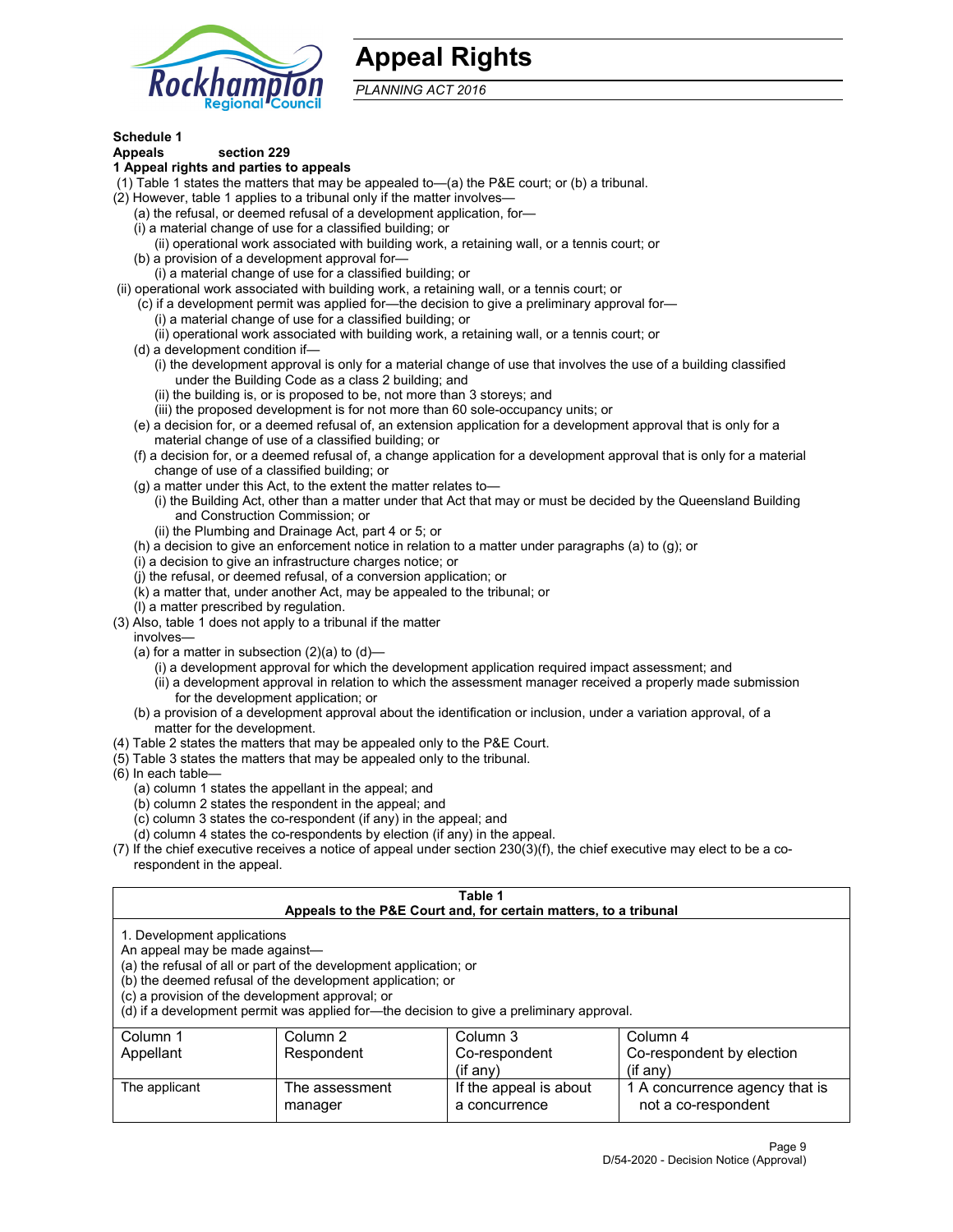| Table 1<br>Appeals to the P&E Court and, for certain matters, to a tribunal                                                                                                                             |                                   |                                                                 |                                                                                                                                                                                                                                                                                                                                                 |  |
|---------------------------------------------------------------------------------------------------------------------------------------------------------------------------------------------------------|-----------------------------------|-----------------------------------------------------------------|-------------------------------------------------------------------------------------------------------------------------------------------------------------------------------------------------------------------------------------------------------------------------------------------------------------------------------------------------|--|
| 2. Change applications<br>An appeal may be made against-<br>(b) a deemed refusal of a change application.                                                                                               |                                   | agency's referral<br>response-the<br>concurrence agency         | 2 If a chosen Assessment<br>manager is the respondent-<br>the prescribed assessment<br>manager<br>3 Any eligible advice agency for<br>the application<br>4 Any eligible submitter for the<br>application<br>(a) a responsible entity's decision for a change application, other than a decision made by the P&E court; or                       |  |
| Column 1<br>Appellant                                                                                                                                                                                   | Column <sub>2</sub><br>Respondent | Column 3<br>Co-respondent<br>(if any)                           | Column 4<br>Co-respondent by election<br>(i f any)                                                                                                                                                                                                                                                                                              |  |
| 1 The applicant<br>2 If the responsible<br>entity is the<br>assessment<br>manager-an<br>affected entity that<br>gave a pre-request<br>notice or response<br>notice                                      | The responsible<br>entity         | If an affected entity<br>starts the appeal-the<br>applicant     | 1 A concurrence agency for the<br>development application<br>2 If a chosen assessment<br>manager is the respondent-<br>the prescribed assessment<br>manager<br>3 A private certifier for the<br>development application<br>4 Any eligible advice agency for<br>the change application<br>5 Any eligible submitter for the<br>change application |  |
| 3. Extension applications<br>An appeal may be made against-<br>(a) the assessment manager's decision about an extension application; or<br>(b) a deemed refusal of an extension application.            |                                   |                                                                 |                                                                                                                                                                                                                                                                                                                                                 |  |
| Column 1<br>Appellant                                                                                                                                                                                   | Column <sub>2</sub><br>Respondent | Column 3<br>Co-respondent<br>(if any)                           | Column 4<br>Co-respondent by election<br>(if any)                                                                                                                                                                                                                                                                                               |  |
| 1 The applicant<br>1<br>For a matter other<br>2<br>than a deemed<br>refusal of an<br>extension<br>application $-$ a<br>concurrence<br>agency, other than<br>the chief executive,<br>for the application | The assessment<br>manager         | If a concurrence<br>agency starts the<br>appeal - the applicant | If a chosen assessment<br>manager is the respondent - the<br>prescribed assessment manager                                                                                                                                                                                                                                                      |  |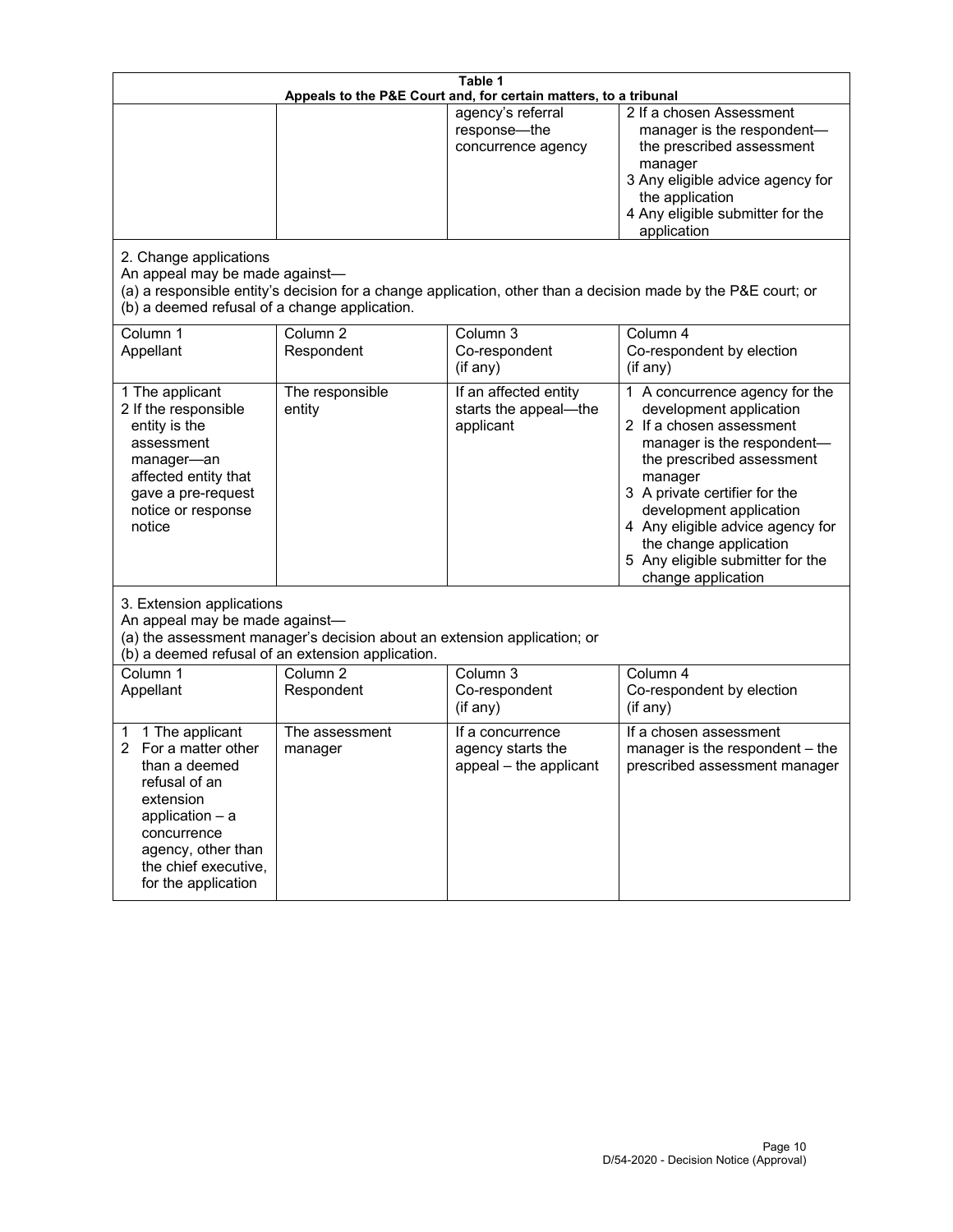#### **Table 1 Appeals to the P&E Court and, for certain matters, to a tribunal**

4. Infrastructure charges notices

An appeal may be made against an infrastructure charges notice on 1 or more of the following grounds

- a) The notice involved an error relating to
	- (i) The application of the relevant adopted charge; or

Examples of errors in applying an adopted charge –

- The incorrect application of gross floor area for a non-residential development
- Applying an incorrect 'use category', under a regulation, to the development
- (i) The working out of extra demands, for section 120; or
- (ii) An offset or refund; or
- b) The was no decision about an offset or refund; or
- c) If the infrastructure charges notice states a refund will be given the timing for giving the refund; or
- d) The amount of the charge is so unreasonable that no reasonable relevant local government could have imposed the amount.

| Column 1<br>Appellant                                    | Column 2<br>Respondent                                                    | Column 3<br>Co-respondent<br>(i f any) | Column 4<br>Co-respondent by election<br>(if any) |
|----------------------------------------------------------|---------------------------------------------------------------------------|----------------------------------------|---------------------------------------------------|
| The person given the<br>Infrastructure charges<br>notice | The local government<br>that gave the<br>infrastructure charges<br>notice |                                        |                                                   |

5. Conversion applications

An appeal may be made against—

(a) the refusal of a conversion application; or

(b) a deemed refusal of a conversion application.

| Column 1      | Column 2                | Column 3       | Column 4                  |
|---------------|-------------------------|----------------|---------------------------|
| Appellant     | Respondent              | Co-respondent  | Co-respondent by election |
|               |                         | $($ if any $)$ | (i f any)                 |
|               |                         |                |                           |
| The applicant | The local government    |                |                           |
|               | to which the conversion |                |                           |
|               | application was made    |                |                           |

6. Enforcement notices

An appeal may be made against the decision to give an enforcement notice.

| Column 1<br>Appellant                      | Column 2<br>Respondent       | Column 3<br>Co-respondent<br>(if any) | Column 4<br>Co-respondent by election<br>(i f any)                                                                                                                         |
|--------------------------------------------|------------------------------|---------------------------------------|----------------------------------------------------------------------------------------------------------------------------------------------------------------------------|
| The person given the<br>enforcement notice | The enforcement<br>authority |                                       | If the enforcement authority is<br>not the local government for<br>the premises in relation to which<br>the offence is alleged to have<br>happened-the local<br>government |

#### **Table 2 Appeals to the P&E Court only**

1. Appeals from tribunal

An appeal may be made against a decision of a tribunal, other than a decision under

section 252, on the ground of—

(a) an error or mistake in law on the part of the tribunal; or

(b) jurisdictional error.

| Column 1<br>Appellant                             | Column 2<br>Respondent                                    | Column 3<br>Co-respondent<br>$(if$ any) | Column 4<br>Co-respondent by election<br>$(if$ any) |
|---------------------------------------------------|-----------------------------------------------------------|-----------------------------------------|-----------------------------------------------------|
| A party to the<br>proceedings for the<br>decision | The other party to the<br>proceedings for the<br>decision | $\overline{\phantom{a}}$                |                                                     |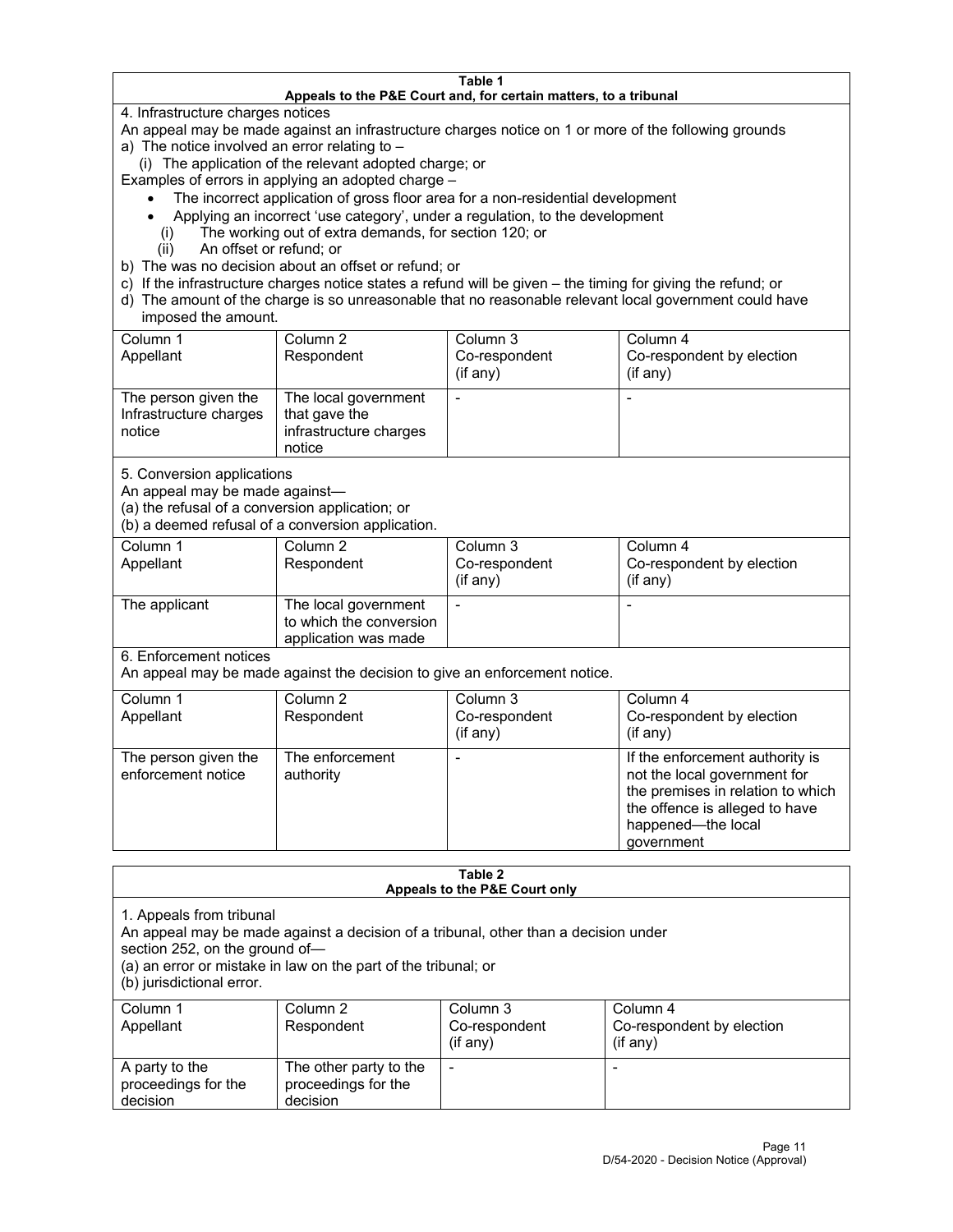#### **Table 2 Appeals to the P&E Court only**

2. Eligible submitter appeals

An appeal may be made against the decision to give a development approval, or an approval for a change application, to the extent that the decision relates to—

(a) any part of the development application for the development approval that required impact assessment; or (b) a variation request.

| Column 1<br>Appellant                                                                                                                                                                        | Column 2<br>Respondent                                                                                                     | Column 3<br>Co-respondent<br>(if any)                                                                                   | Column 4<br>Co-respondent by election<br>(if any)    |
|----------------------------------------------------------------------------------------------------------------------------------------------------------------------------------------------|----------------------------------------------------------------------------------------------------------------------------|-------------------------------------------------------------------------------------------------------------------------|------------------------------------------------------|
| 1 For a development<br>application-an<br>eligible submitter for<br>the development<br>application<br>2 For a change<br>application-an<br>eligible submitter for<br>the change<br>application | 1 For a development<br>application—the<br>assessment<br>manager<br>2 For a change<br>application-the<br>responsible entity | 1 The applicant<br>2 If the appeal is<br>about a concurrence<br>agency's referral<br>response—the<br>concurrence agency | Another eligible<br>submitter for the<br>application |

3. Eligible submitter and eligible advice agency appeals

An appeal may be made against a provision of a development approval, or failure to

include a provision in the development approval, to the extent the matter relates to—

(a) any part of the development application or the change application, for the development approval, that required impact assessment; or

(b) a variation request.

| Column 1<br>Appellant                                                                                                                                                                                                                                                                         | Column <sub>2</sub><br>Respondent                                                                                          | Column 3<br>Co-respondent<br>(if any)                                                                                   | Column 4<br>Co-respondent by election<br>(if any) |
|-----------------------------------------------------------------------------------------------------------------------------------------------------------------------------------------------------------------------------------------------------------------------------------------------|----------------------------------------------------------------------------------------------------------------------------|-------------------------------------------------------------------------------------------------------------------------|---------------------------------------------------|
| 1 For a development<br>application-an<br>eligible submitter for<br>the development<br>application<br>2 For a change<br>application-an<br>eligible submitter for<br>the change<br>application<br>3 An eligible advice<br>agency for the<br>development<br>application or<br>change application | 1 For a development<br>application-the<br>assessment<br>manager<br>2 For a change<br>application-the<br>responsible entity | 1 The applicant<br>2 If the appeal is<br>about a concurrence<br>agency's referral<br>response-the<br>concurrence agency | Another eligible submitter for the<br>application |
| 4. Compensation claims<br>An appeal may be made against-<br>(a) a decision under section 32 about a compensation claim; or<br>(b) a decision under section 265 about a claim for compensation; or<br>(c) a deemed refusal of a claim under paragraph (a) or (b).                              |                                                                                                                            |                                                                                                                         |                                                   |
| Column <sub>1</sub><br>Appellant                                                                                                                                                                                                                                                              | Column <sub>2</sub><br>Respondent                                                                                          | Column 3<br>Co-respondent<br>(if any)                                                                                   | Column 4<br>Co-respondent by election<br>(if any) |
| A person dissatisfied<br>with the decision                                                                                                                                                                                                                                                    | The local<br>government to which<br>the claim was made                                                                     |                                                                                                                         |                                                   |
| 5. Registered premises                                                                                                                                                                                                                                                                        |                                                                                                                            |                                                                                                                         |                                                   |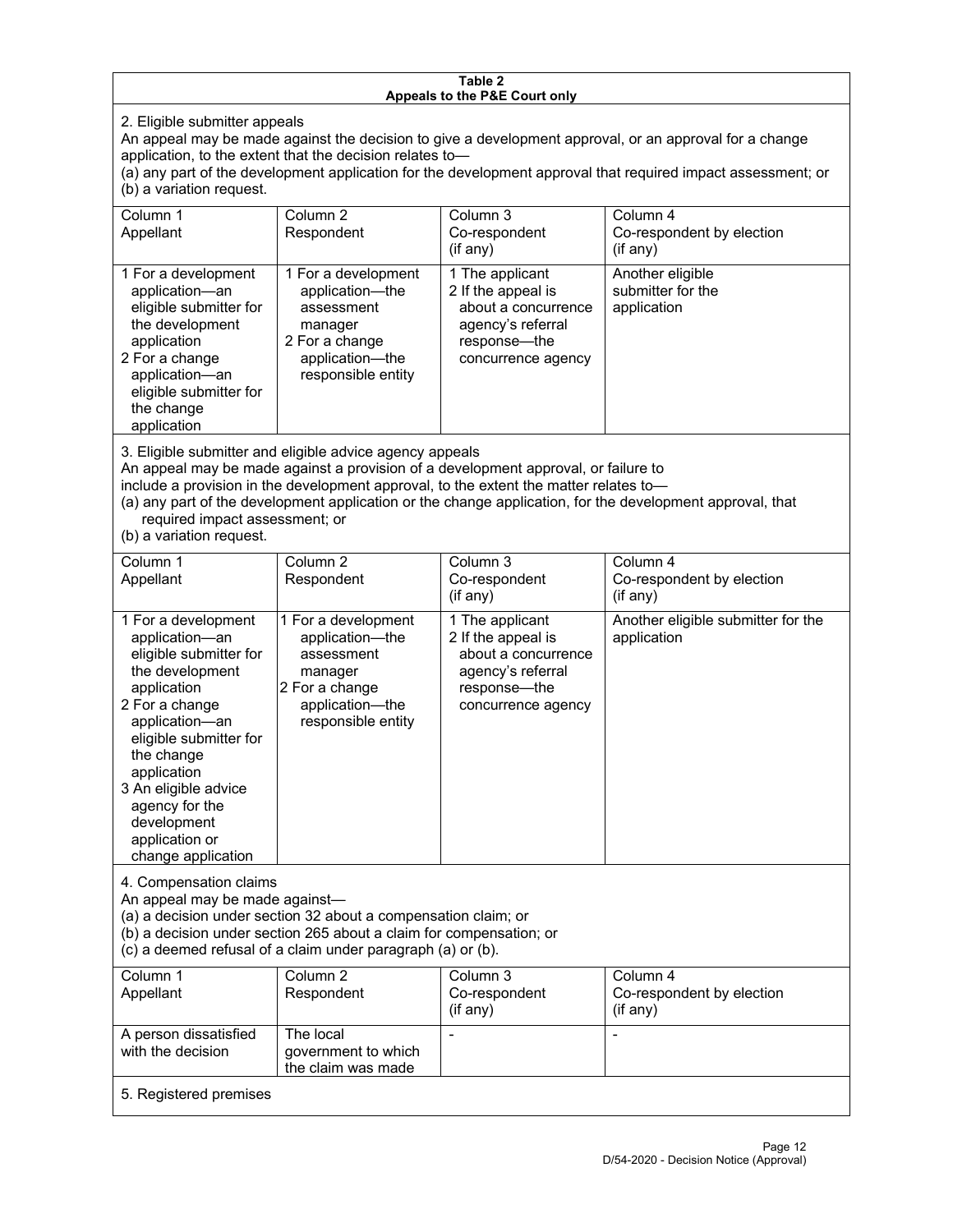| Table 2<br>Appeals to the P&E Court only                                                                                                                                                                                                                                                                             |                                   |                                                  |                                                                                                                                                                             |  |
|----------------------------------------------------------------------------------------------------------------------------------------------------------------------------------------------------------------------------------------------------------------------------------------------------------------------|-----------------------------------|--------------------------------------------------|-----------------------------------------------------------------------------------------------------------------------------------------------------------------------------|--|
| An appeal may be made against a decision of the Minister under chapter 7, part 4.                                                                                                                                                                                                                                    |                                   |                                                  |                                                                                                                                                                             |  |
| Column 1<br>Appellant                                                                                                                                                                                                                                                                                                | Column <sub>2</sub><br>Respondent | Column 3<br>Co-respondent<br>(if any)            | Column 4<br>Co-respondent by election<br>(if any)                                                                                                                           |  |
| 1 A person given a<br>decision notice about<br>the decision<br>2 If the decision is to<br>register premises or<br>renew the<br>registration of<br>premises-an owner<br>or occupier of<br>premises in the<br>affected area for the<br>registered premises<br>who is dissatisfied<br>with the decision                 | The Minister                      | Ĭ.                                               | If an owner or occupier starts the<br>appeal - the owner of the<br>registered premises                                                                                      |  |
| 6. Local laws<br>An appeal may be made against a decision of a local government, or conditions applied,<br>under a local law about-<br>(a) the use of premises, other than a use that is the natural and ordinary consequence of prohibited<br>development; or<br>(b) the erection of a building or other structure. |                                   |                                                  |                                                                                                                                                                             |  |
| Column 1<br>Appellant                                                                                                                                                                                                                                                                                                | Column <sub>2</sub><br>Respondent | Column <sub>3</sub><br>Co-respondent<br>(if any) | Column 4<br>Co-respondent by election<br>(if any)                                                                                                                           |  |
| A person who-<br>(a) applied for the<br>decision; and<br>(b) is dissatisfied with<br>the decision or<br>conditions.                                                                                                                                                                                                  | The local government              | L,                                               | $\overline{a}$                                                                                                                                                              |  |
|                                                                                                                                                                                                                                                                                                                      |                                   | Table 3<br>Appeals to the tribunal only          |                                                                                                                                                                             |  |
| 1. Building advisory agency appeals<br>An appeal may be made against giving a development approval for building work to the extent the building<br>work required code assessment against the building assessment provisions.                                                                                         |                                   |                                                  |                                                                                                                                                                             |  |
| Column 1<br>Appellant                                                                                                                                                                                                                                                                                                | Column <sub>2</sub><br>Respondent | Column 3<br>Co-respondent<br>(if any)            | Column 4<br>Co-respondent by election<br>(if any)                                                                                                                           |  |
| A building advisory<br>agency for the<br>development application<br>related to the approval                                                                                                                                                                                                                          | The assessment<br>manager         | The applicant                                    | 1 A concurrence agency for the<br>development application<br>related to the approval<br>2 A private certifier for the<br>development application<br>related to the approval |  |
| 3. Certain decisions under the Building Act and the Plumbing and Drainage Act<br>An appeal may be made against a decision under-<br>(a) the Building Act, other than a decision made by the Queensland Building and Construction Commission; or<br>(b) the Plumbing and Drainage Act, part 4 or 5.                   |                                   |                                                  |                                                                                                                                                                             |  |
| Column 1<br>Appellant                                                                                                                                                                                                                                                                                                | Column <sub>2</sub><br>Respondent | Column 3<br>Co-respondent<br>(if any)            | Column 4<br>Co-respondent by election<br>(if any)                                                                                                                           |  |